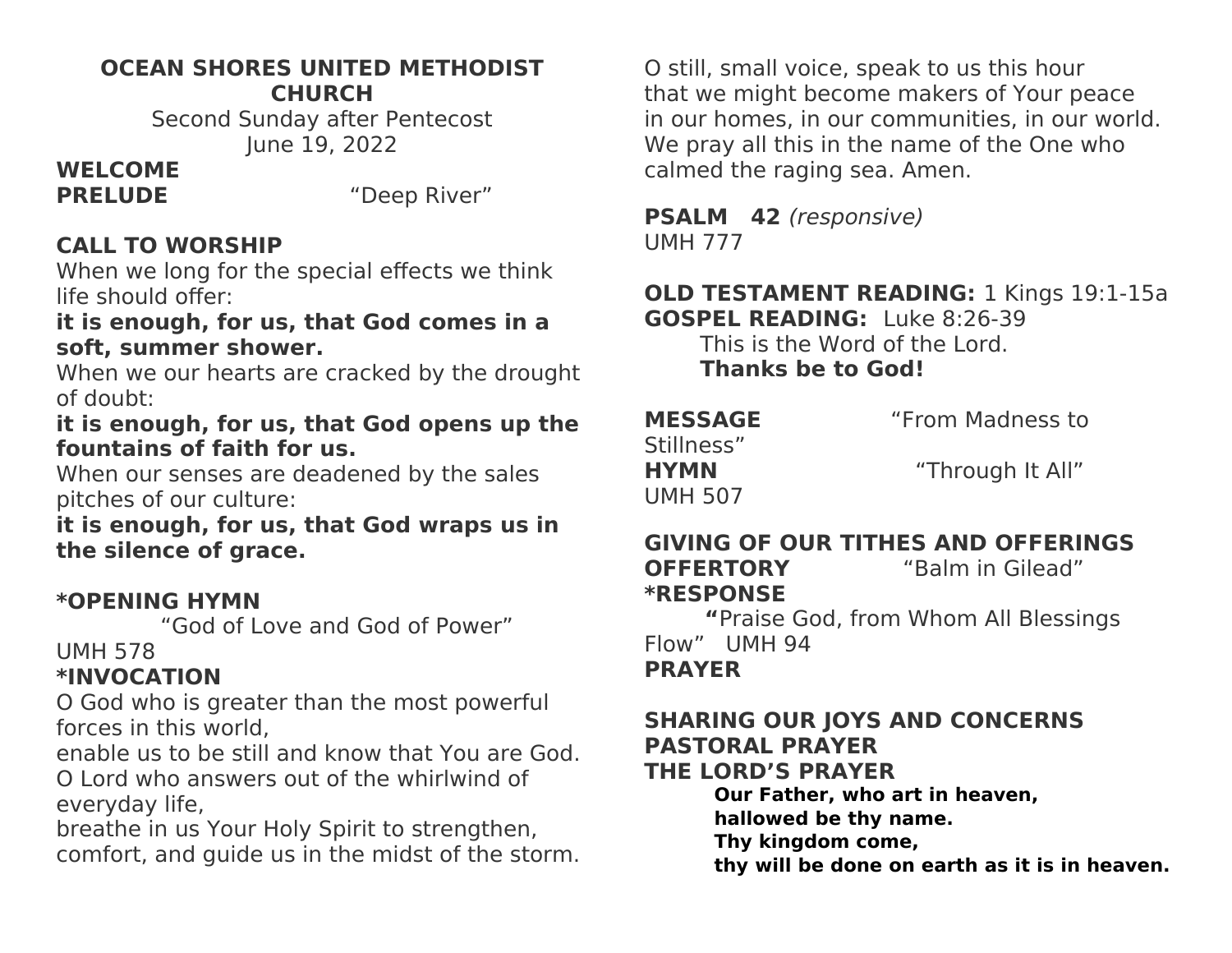**Give us this day our daily bread. And forgive us our trespasses, As we forgive those who trespass against us. And lead us not into temptation, But deliver us from evil. For thine is the kingdom, and the power, and the glory, forever. Amen.**

**SENDING FORTH** "God Will Take Care of You" UMH 130

**ANNOUNCEMENTS BENEDICTION**

**= = = = = = = = = = = = =**

**OCEAN SHORES UNITED METHODIST CHURCH SUNDAY SERVICE** June 12, 2022



The Lord bless you and keep you.

Pastor: Rev. Betty Chamberlain